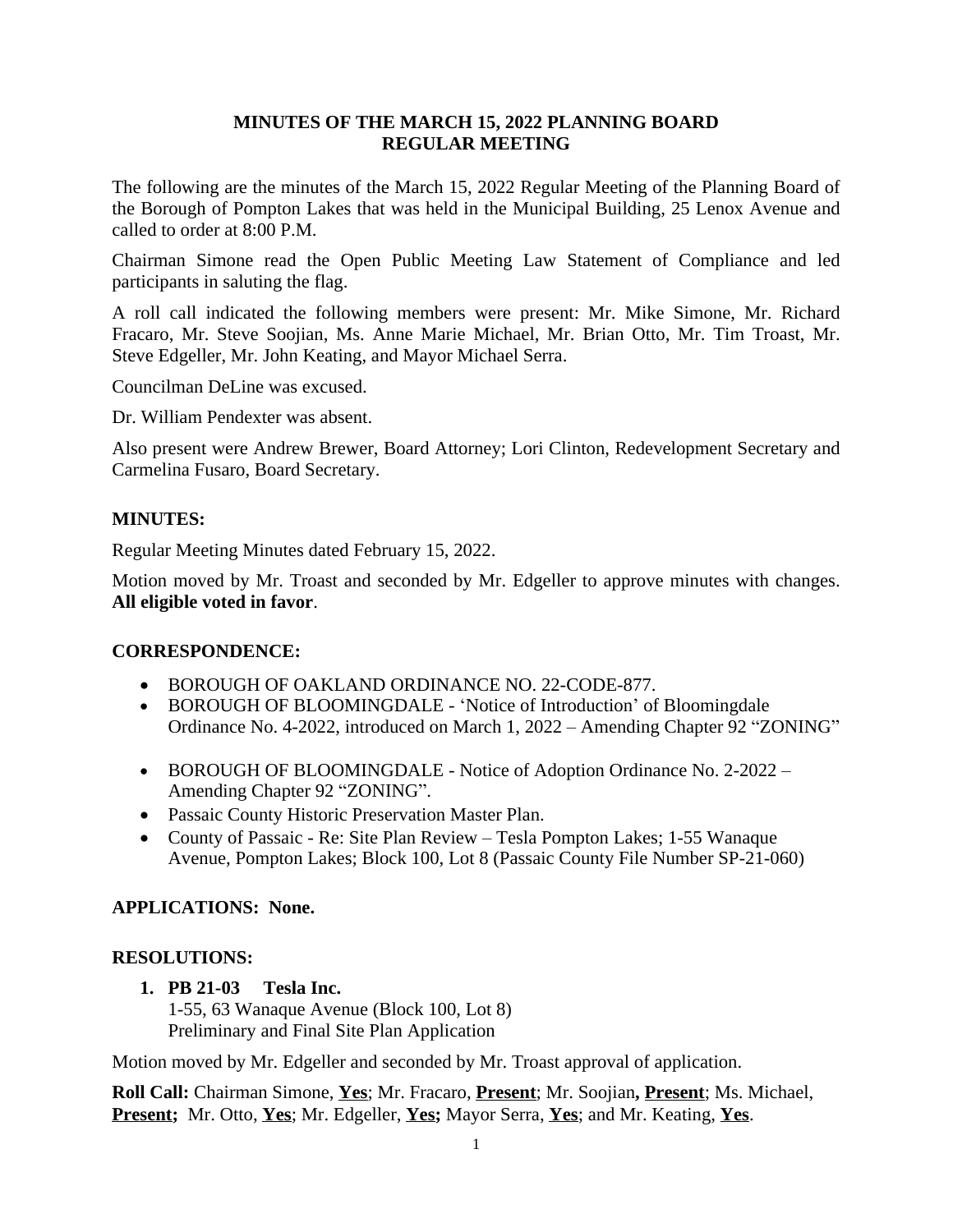#### **OTHER BUSINESS:**

Chairman Simone informed the board that he observed that the some elements of Car Wash building site do not match the site plan that was approved on December 19, 2021.

He indicated things in particular that are inconsistent with the approved plans:

- 1. The vacuum units are much larger in appearance than they are depicted on the approved plans.
- 2. There are landscaping and lighting features added that do not appear on the approved plans.
- 3. A portion of vacuum system that was supposed to be inside of the building was built outside.

Chairman Simone provided more detail to the board.

Mr. Brewer stated the owners will have to come before the board with an amended site plan before the board can take any action.

Mayor Serra stated there are details on the structural plans that do not normally appear on site plans. He added that the changes are more extensive than the usual expected amount. Typically, when this is the issue the applicant is referred back to the Planning Board for amended site plan approval.

There was extensive discussion about the interaction between the building department and the board when there are discrepancies between the approved site plan and the structural plans submitted to the building department.

Mayor Serra there is a meeting scheduled to discuss the project with the Borough Engineer, the Construction Official, Chairman Simone and the Car Wash owners. After that meeting, the Car Wash owners will have to come back before the Planning board with an amended site plan application.

Mr. Brewer discussed the possibility of granting a temporary CCO with the board.

There was extensive discussion about the parts of the site that would be covered by the temporary CCO so the car wash can open. The vacuum units and anything associated with it (including additional lighting and canvas covering) will not be part of that temporary CCO.

Motion to open to the public by Mr. Troast and seconded by Ms. Michael. **All voted in favor**.

Erion Lenas, owner, thanked the board for their time and stated there was no bad intention when the changes were made. He stated they should have provided more detail at the time of the site plan application and would have it the board requested it.

Mr. Lenas said they are open to suggestions from the board to find a solution. He stated that he would like the temporary CCO to include the vacuums.

Spyros Lenas, owner, stated he and his brother would work with the town to resolve the discrepancies so they can open.

Motion to close the public session moved by Mr. Fracaro and seconded by Mr. Troast. **All voted in favor.**

Chairman Simone said that he would like the property owners to come back to the board with an amended site plan. Mr. Brewer stated that the board can't act until proper public notice has been done and an amended site plan has submitted.